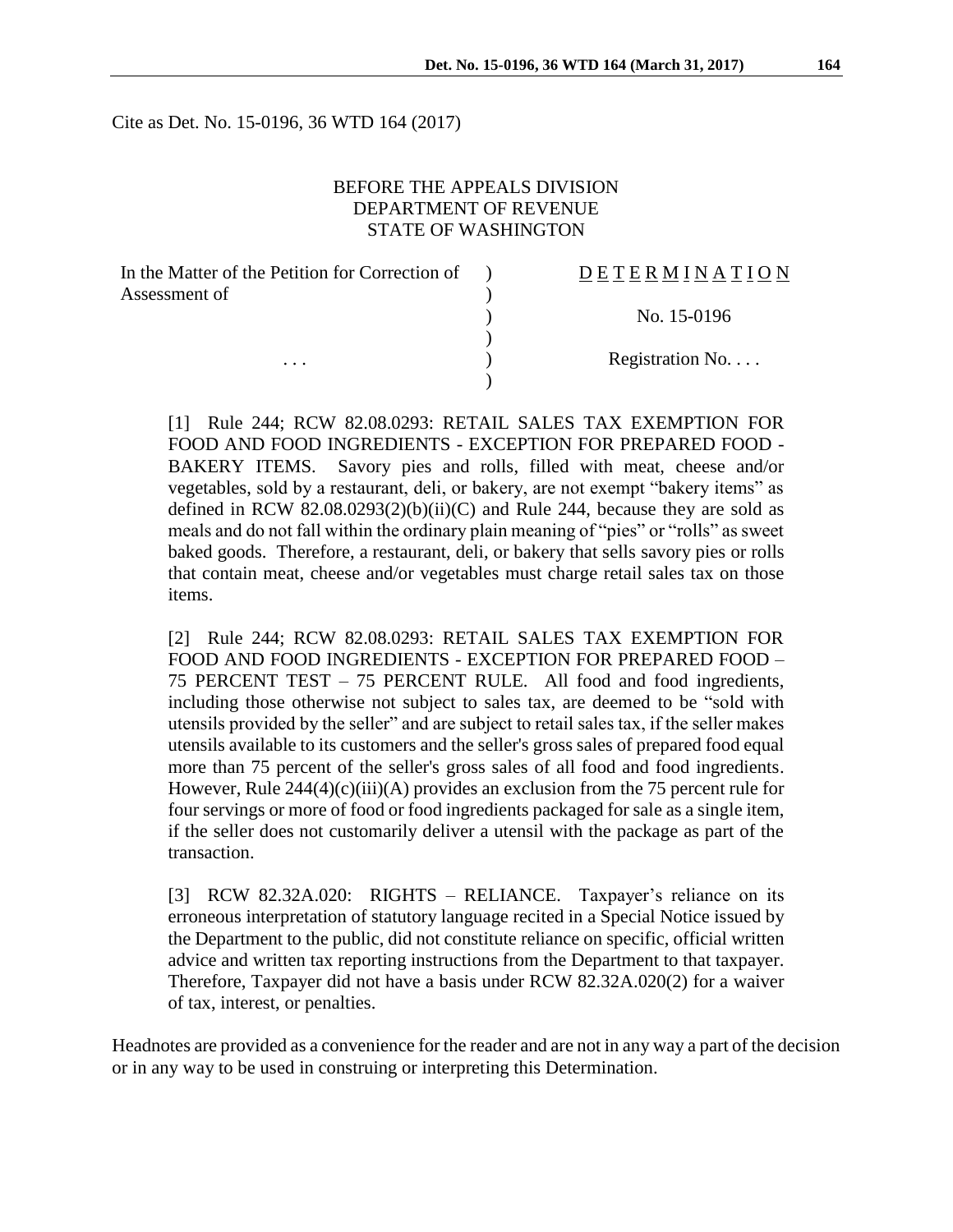LaMarche, A.L.J. – A business that sells savory pies, sausage rolls, and sweet pastries, objects to assessment of retail sales tax on sales of those items, contending they are tax-exempt bakery items, and argues that the [Department of Revenue (Department)] improperly disallowed an exempt food tax deduction. The business further argues that it is entitled to relief because it allegedly relied to its detriment on a Special Notice issued by the Department. Taxpayer's petition is granted in part and denied in part. We remand to Audit for possible adjustment.<sup>1</sup>

#### ISSUES

- 1. Under RCW 82.08.0293 and WAC 458-20-244 (Rule 244), are Taxpayer's savory pies and sausage rolls tax-exempt "bakery items," or are they subject to retail sales tax as "prepared foods"?
- 2. Under RCW 82.08.0293 and Rule 244, did the Department properly disallow Taxpayer's exempt food deduction on the basis that Taxpayer's sales of prepared food exceeded 75 percent of its gross food sales?
- 3. If the Department properly assessed tax, does Taxpayer have a basis for waiver or cancellation of its tax liability under RCW 82.32A.020 . . . on the basis that it allegedly reasonably relied to its detriment on specific, official written advice and written tax reporting instructions from the Department in a Special Notice sent to Taxpayer?

### FINDINGS OF FACT

[Taxpayer] has headquarters in . . . , Washington, and engaged in business activities in Washington State from January 1, 2010, through June 30, 2013, which included preparation and sales of savory pies, sausage rolls, and sweet pastries. Activities also included manufacturing and wholesale sales of packaged puff pastry. The Department assigned Taxpayer the primary NAICS code  $\dots$ <sup>2</sup> and secondary NAICS code  $\dots$ <sup>3</sup> In dispute is the tax treatment of Taxpayer's sales of savory pies, sausage rolls, and sweet pastries during the Audit Period.

Taxpayer's "Australian pie," as described and depicted on Taxpayer's website, is shaped like a typical round pie, comprising baked dough filled with a selection of meat, vegetable, cheese, dessert, or fruit fillings, covered with crust that overhangs a short, tapering crust base. Taxpayer's Australian pies range in size from 2-inch . . . to 5-inch . . . , and 9-inch . . . . Taxpayer sells

 $\overline{a}$ 

<sup>&</sup>lt;sup>1</sup> Identifying details regarding the taxpayer and the assessment have been redacted pursuant to RCW 82.32.410.

<sup>&</sup>lt;sup>2</sup> NAICS means "North American Industrial Classification System". The U.S. Census Bureau lists NAICS code . . . , Taxpayer's primary classification, as "Limited-Service Restaurants" that are "primarily engaged in providing food services (except snack and nonalcoholic beverage bars) where patrons generally order or select items and pay before eating. Food and drink may be consumed on premises, taken out, or delivered to the customer's location," and lists as examples: Delicatessen restaurants, Pizza delivery shops, Family restaurants, limited-service Takeout eating places, Fast-food restaurants, Takeout sandwich shops, Limited-service pizza parlors. United States Census Bureau, North American Industry Classification System,<http://www.census.gov/cgi-bin/sssd/naics/naicsrch> (last accessed May 12, 2015) (emphasis provided).

<sup>&</sup>lt;sup>3</sup> The U.S. Census Bureau lists NAICS code . . . as comprising frozen cakes, pies, and other pastries manufacturing, and states, "This U.S. industry comprises establishments primarily engaged in manufacturing frozen bakery products (except bread), such as cakes, pies, and doughnuts." *Id.* (last accessed May 12, 2015).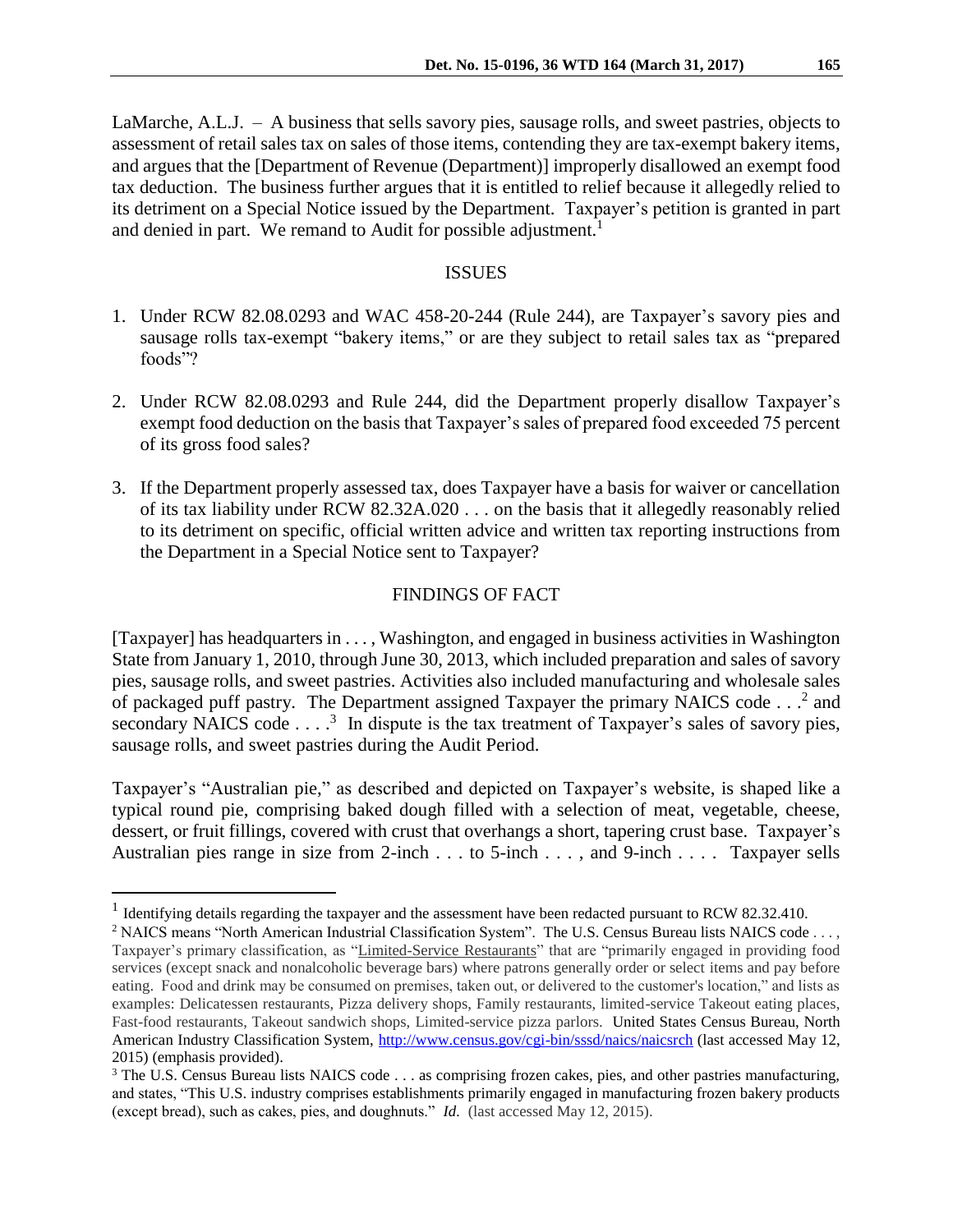packages of 9-inch pies that constitute four or more servings in a single unit. Taxpayer also sells sausage rolls, which consist of savory sausage wrapped in dough and baked.

The Audit Division (Audit) of the [Department] conducted a partial audit of Taxpayer's business activities for the Audit Period. Audit's review of Taxpayer's daily z-tapes showed that sales of prepared foods during the Audit Period comprised more than 75 percent of Taxpayer's gross food sales, based largely on Audit's presumption that Taxpayer's savory [savory] pies and its sausage rolls were taxable as prepared foods. Audit found that Taxpayer had not charged retail sales tax on its sales of savory pies, sausage rolls, and sweet pastries during the Audit Period.

Taxpayer advised Audit that it had relied on the Department's Special Notice dated April 7, 2004, Sales of Bakery Items (SB 6515), in not collecting retail sales tax on its sales of savory pies and rolls. Department records show that a targeted industry education mailing was sent to Taxpayer on August 3, 2004. Prior to receipt of the Special Notice, Taxpayer collected retail sales tax on its sales of savory pies and rolls; after receiving the Special Notice, Taxpayer stopped collecting retail sales tax on those sales.

Audit issued an assessment against Taxpayer on January 30, 2014, Document . . . , in the amount of \$ . . . 4 for the Audit Period of January 1, 2010, through June 30, 2013 (Audit Period). The assessment, in part, asserted retail sales tax on sales of sweet bakery items, packages comprised of four or more servings of food sold for one price, and savory meat pies and sausage rolls. Taxpayer did not pay the assessment, and timely filed an appeal.

# ANALYSIS

# 1. Bakery Items.

. . .

 $\overline{a}$ 

The retail sales tax is imposed on retail sales occurring in the State of Washington. RCW 82.08.020(1). A "sale" for purposes of the retail sales tax includes "the furnishing of food, drink, or meals for compensation whether consumed upon the premises or not." RCW 82.04.040(1) (emphasis provided). A "retail sale" is "every sale of tangible personal property." RCW 82.04.050(1). Generally, the sale of food prepared by a restaurant is a sale of tangible personal property. *See Sacred Heart Medical Center v. Dep't of Revenue*, 88 Wn. App. 632, 635, 946 P.2d 409 (1997).

Sales of food and food ingredients are generally exempt from retail sales tax under RCW  $82.08.0293(1)$ .<sup>5</sup> However, [the exemption does not apply to "prepared foods":]

[t]he exemption of "food and food ingredients" provided for in subsection (1) of this section shall not apply to prepared food, soft drinks, or dietary supplements . . . .

 $4$  Document . . . , totaling  $\$ \ldots$ , is comprised of  $\$ \ldots$  in retail sales tax,  $\$ \ldots$  interest, and a  $\$ \ldots$  substantial underpayment penalty.

<sup>5</sup> RCW 82.12.0293 provides a corresponding use tax exemption for the consumer. For purposes of this determination, we will be discussing only the retail sales taxes.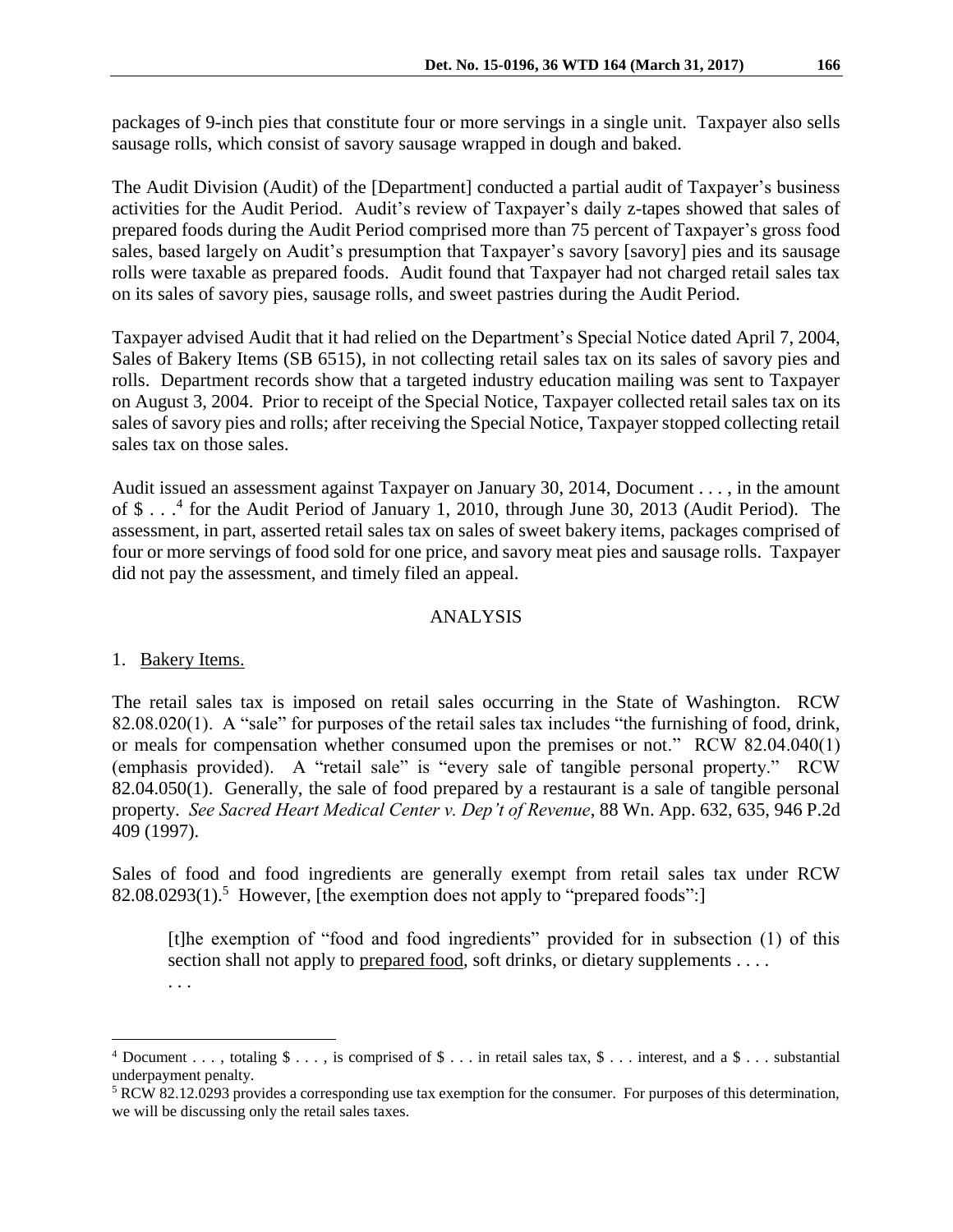$(2)(b)(i)$  "Prepared food" means:

(A) Food sold in a heated state or heated by the seller;

(B) Food sold with eating utensils provided by the seller, including plates, knives, forks, spoons, glasses, cups, napkins, or straws. A plate does not include a container or packaging used to transport the food; or

(C) Two or more food ingredients mixed or combined by the seller for sale as a single item, except:

- (I) Food that is only cut, repackaged, or pasteurized by the seller; or
- (II) Raw eggs, fish, meat, poultry, and foods containing these raw animal foods requiring cooking by the consumer . . . .

(ii) "Prepared food" does not include the following food or food ingredients, if the food or food ingredients are sold without eating utensils provided by the seller:

(A) Food sold by a seller whose proper primary North American industry classification system (NAICS) classification is manufacturing in sector 311, except subsector 3118 (bakeries),<sup>6</sup> as provided in the "North American industry classification system -- United States, 2002";

(B) Food sold in an unheated state by weight or volume as a single item; or

(C) Bakery items. The term "bakery items" includes bread, rolls, buns, biscuits, bagels, croissants, pastries, donuts, Danish, cakes, tortes, pies, tarts, muffins, bars, cookies, or tortillas.

RCW 82.08.0293(2)(b)(ii)(A) through (C) (emphasis provided).

 $\overline{a}$ 

Taxpayer's products comprise two or more food ingredients mixed or combined by Taxpayer for sale as single items and are taxable as "prepared food" under RCW 82.08.0293(2)(b)(i)(C), unless they can be properly excluded as exempt "bakery items" under RCW 82.08.0293(2)(b)(ii)(C).<sup>7</sup> At issue here is whether the terms "pies" and "rolls" in the list of exempt "bakery items" include, respectively, Taxpayer's savory . . . pies and sausage rolls.

When determining whether a particular item falls within the scope of "bakery items," we first look at the plain meaning of the words used in the statute. "The 'plain meaning' of a statutory provision is to be discerned from the ordinary meaning of the language at issue, as well as from the context

<sup>6</sup> United States Census Bureau, NAICS Industry Group 3118, Bakeries and Tortilla Manufacturing. <http://www.census.gov/cgi-bin/sssd/naics/naicsrch?code=3118&search=2012> (last accessed May 13, 2015). Taxpayer here has a secondary, rather than primary, NAICS code of . . . , subgroup . . . (Manufacturer of frozen cakes, pies, and other pastries). *Id.* Taxpayer's primary NAICS code . . . corresponds with Limited Service Restaurants (see note 2).

<sup>&</sup>lt;sup>7</sup> "Bakery items" are exempt from retail sales tax only if they are "sold without eating utensils provided by the seller." RCW 82.08.0293(2)(b)(ii). Because the parties do not raise the issue, we assume, without deciding, that Taxpayer did not provide eating utensils with the food and food ingredients it sold during the Audit Period.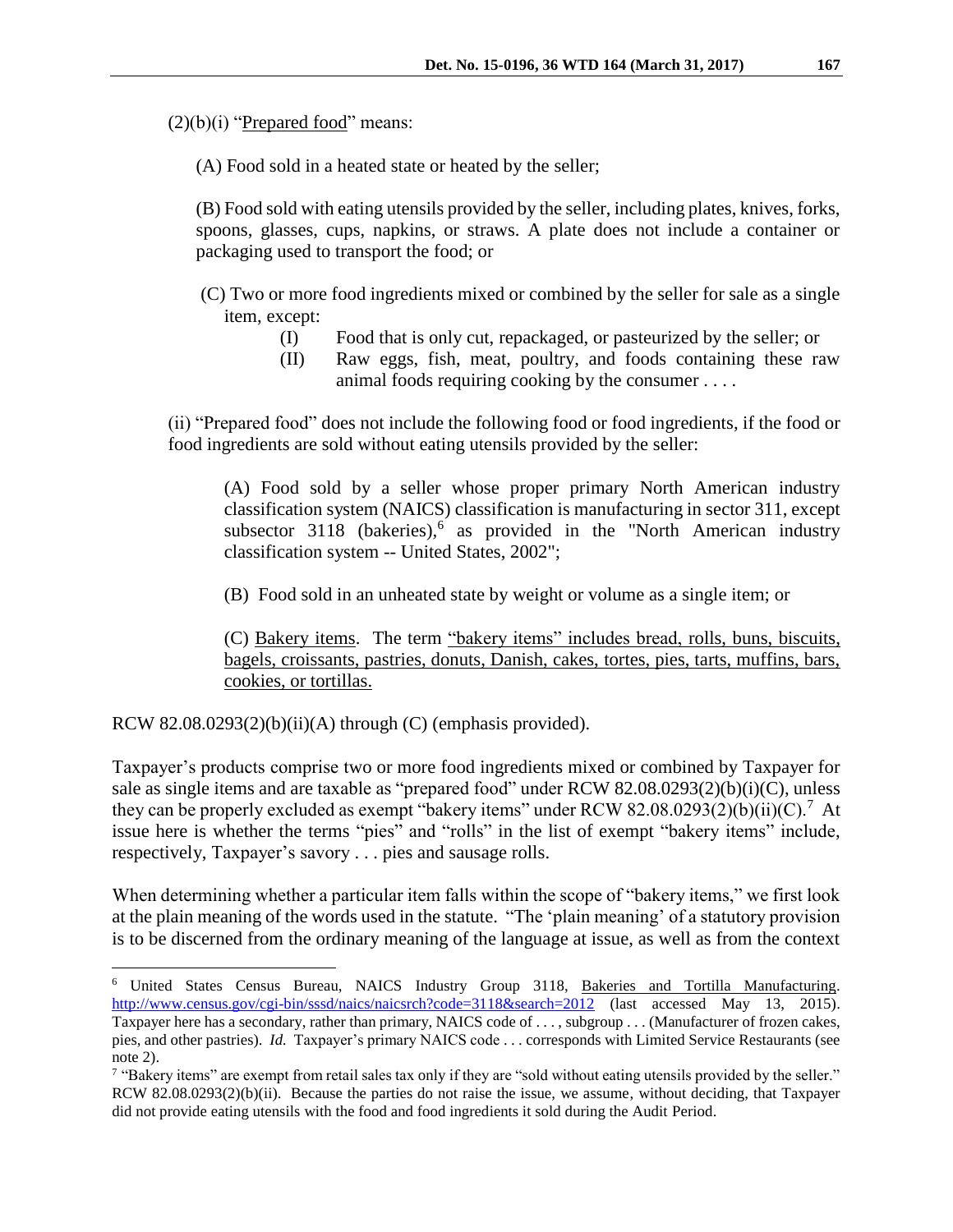of the statute in which that provision is found, related provisions, and the statutory scheme as a whole." *State v. Jacobs*, 154 Wn.2d 596, 600, 115 P.3d 281 (2005) (quoting *Wash. Pub. Ports Ass'n v. Dep't of Revenue*, 148 Wn. 2d 637, 645, 62 P.3d 462 (2003); *Dep't of Ecology v. Campbell & Gwinn, LLC*, 146 Wn. 2d 1, 10-11, 43 P.3d 4 (2002)).

Here, the statute states that "the term 'bakery items' includes bread . . . ," etc. RCW 82.08.0293(2)(b)(ii)(C). Although the statute provides a list of examples, the term "bakery items" is not otherwise defined in the statute. When statutory terms are not defined in the statute, we generally turn to their ordinary dictionary meaning. *Western Telepage, Inc. v. City of Tacoma*, 140 Wn. 2d 599, 609, 998 P.2d 884 (2000); *see also Palmer v. Dep't of Revenue,* 82 Wn. App*.*  367, 372, 917 P.2d 1120 (1996). Here, the term "bakery" is defined as "**1** *archaic* **:** the work of a baker<sup>8</sup> **2 :** a place in which baked products (as bread, cakes, cookies) are made **3 :** an establishment (as a retail shop) that sells baked items chiefly or exclusively." Webster's Third New International Dictionary, 164 (1993) (underlined emphasis provided). A plain reading of the term "bakery items" therefore indicates the kinds of items a bakery would make and sell, and that a typical bakery is a retail establishment that chiefly or exclusively sells baked items such as bread, cakes, and cookies. *Id.*

The statute also does not define the terms "pies" or "rolls," but we gain a better understanding of the meanings of those terms using the rule of *noscitur a sociis*, i.e., "the meaning of words may be indicated or controlled by those with which they are associated." *State v. Jackson*, 137 Wn.2d 712, 729, 976 P.2d 1229 (1999) (quoting *Ball v. Stokely Foods*, *Inc.,* 37 Wn.2d 79, 87-88, 221 P.2d 832 (1950)); *Shurgard Mini-Storage v. Dep't of Revenue*, 40 Wn. App. 721, 727, 700 P.2d 1176 (1985); Det. No. 12-0305, 32 WTD 163 (2013). When applying this rule of construction to determine the meaning of a word in a series, "[i]t is . . . familiar policy in the construction of terms of a statute to take into consideration the meaning naturally attaching to them from the context, and to adopt the sense of the words which best harmonizes with the context." *Jackson*, 137 Wn.2d 712, *supra*.

. . .

 $\overline{a}$ 

We previously determined that the term "bakery items" does not include savory baked goods that could serve as a meal. Det. No. 09-0280, 29 WTD 80 (2010). In that case, the taxpayer sold both sweet and savory baked goods and argued that its savory baked goods (in that case pockets of pastry dough filled with savory fillings called "piroshkies") fell within the "bakery items" exception and were not subject to retail sales tax. *Id.* The taxpayer claimed that its baked goods were a type of pastry, and that the word "pastry" could be broadly defined in terms of both sweet and savory baked goods, and were therefore exempt "bakery items." *Id.* In a plain meaning analysis of the word "pastries" (the word actually used in the statute), we discussed that the term "pastries" should not be read in isolation, but should be construed in the context of all words with which it appears in the list of "bakery items," and within the context of the statute. *Id.*; *State v. Jacobs, supra.* Taxpayer here makes a similar argument, in effect urging us to construe the terms "pies" and "rolls" in isolation. However, in order for the terms "pies" and "rolls" to make sense in the context of the words with which they appear in the statute's list of "bakery items," and for

<sup>&</sup>lt;sup>8</sup> "Baker" is further defined as "1 : one that bakes: as **a:** one that specializes in the baking of breads, cakes, cookies, and pastries . . . ." Webster's Third New International Dictionary, 164 (1993) (emphasis provided).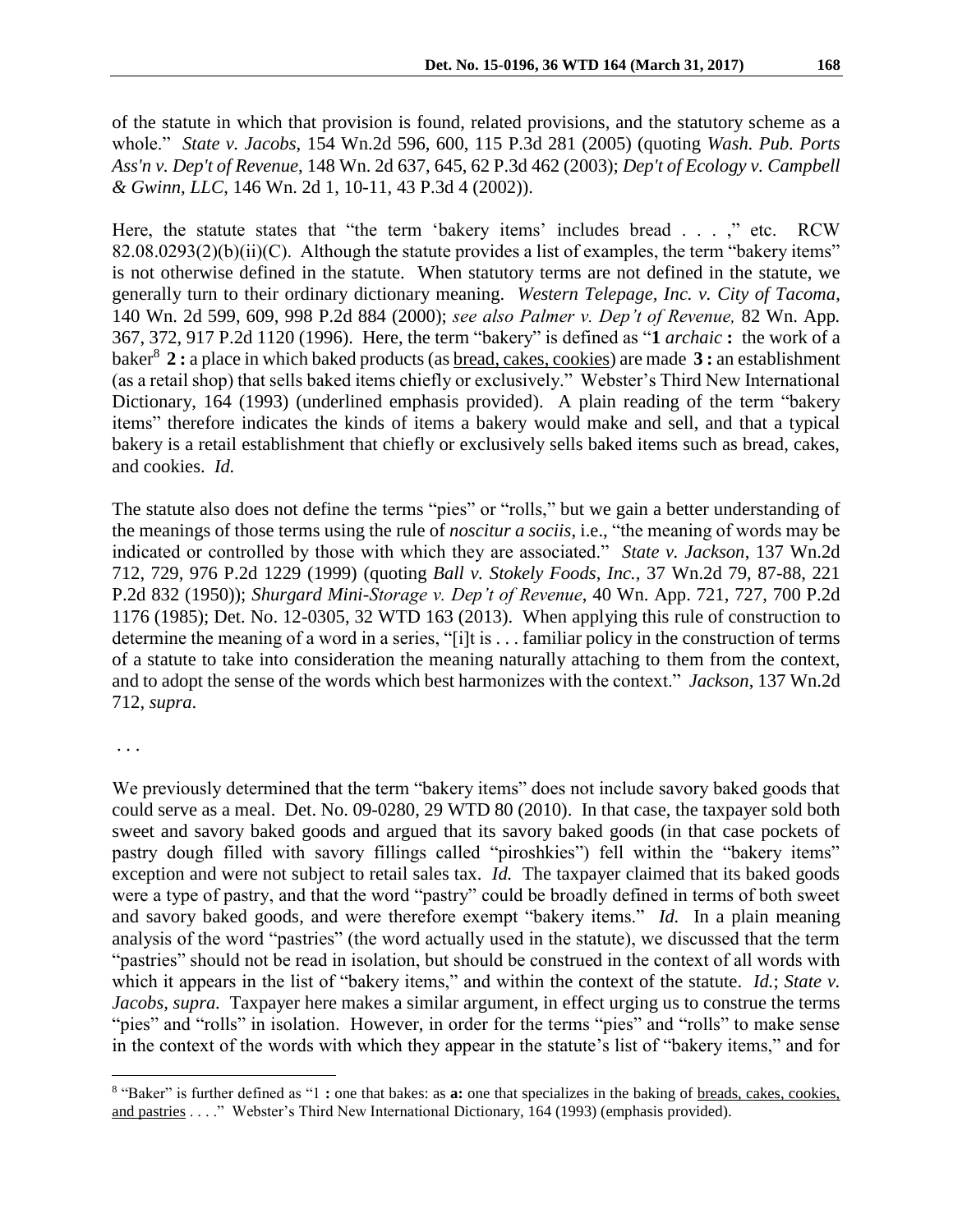them to make sense within the context of the statute, we must construe their meanings narrowly, i.e., as items that a typical bakery would sell and not as savory baked goods that could be meals.

Construing the statute strictly, though fairly, and in keeping with the ordinary meaning, against Taxpayer and in favor of taxation, we conclude that the term "bakery items" under RCW 82.08.0293 means items prepared and sold by a typical bakery, and does not include savory baked goods that could serve as meals, such as Taxpayer's savory . . . pies and sausage rolls. Instead, those items are "prepared food" under RCW 82.08.0293, sales of which are subject to retail sales taxes. We conclude that Taxpayer has not met its burden of showing that it is entitled to an exemption for its sales of savory pies and rolls during the Audit Period, and, therefore, has not shown a basis upon which to grant relief. *Simpson Inv. Co., supra.*

#### 2. [Application of the Seventy-Five Percent Test].

. . . Rule 244(4)(c)(iii) **provides a "seventy-five percent test**" to determine whether sales of food and food ingredients are subject to retail sales tax as "prepared foods" when utensils are merely made available to customers (as opposed to being physically provided with the product):

**More than seventy-five percent prepared food sales with utensils available.** All food . . . sold at an establishment . . . [is] "sold with utensils provided by the seller" if the seller makes utensils available to its customers **and** the seller's gross sales of prepared food under (a),  $(9)(b)$ ,  $(10)$  and  $(c)(ii)$ <sup>11</sup> of this subsection equal more than seventy-five percent of the seller's gross sales of all food and food ingredients, including prepared food, soft drinks . . . .

 $9$  Rule 244(4)(a):

 $\overline{a}$ 

 $10$  Rule 244(4)(b):

- Bakery items (defined in (a) of this subsection);
- Items that the seller only cuts, repackages, or pasteurizes;
- Items that contain eggs, fish, meat, or poultry, in a raw or undercooked state requiring cooking as recommended by the federal Food and Drug Administration in chapter 3, part 401.11 of *The Food Code*, published by the Food and Drug Administration, as amended or renumbered as of January 1, 2003, so as to prevent foodborne illness; or

<sup>11</sup> Rule 244(4)(c)(ii):

**Heated foods.** Food or food ingredients are "prepared foods" if sold in a heated state or are heated by the seller, except bakery items. "Bakery items" include bread, rolls, buns, biscuits, bagels, croissants, pastries, donuts, Danish, cakes, tortes, pies, tarts, muffins, bars, cookies, and tortillas. Food is sold in a heated state or is heated by the seller when the seller provides the food to the customer at a temperature that is higher than the air temperature of the seller's establishment. Food is not sold in a heated state or heated by the seller if the customer, rather than the seller, heats the food in a microwave provided by the seller.

**Combined foods.** Food or food ingredients are "prepared foods" if the item sold consists of two or more foods or food ingredients mixed or combined by the seller for sale as a single item, unless the food or food ingredients are any of the following:

<sup>•</sup> Items sold in an unheated state as a single item at a price that varies based on weight or volume.

**Utensils are necessary to receive the food.** Individual food or food ingredient items are "sold with utensils provided by the seller" if a plate, glass, cup, or bowl is necessary to receive the food or food ingredient and the seller makes those utensils available to its customers. For example, items obtained from a self-serve salad bar are sold with utensils provided by the seller, because the customer must use a bowl or plate provided by the seller in order to receive the items.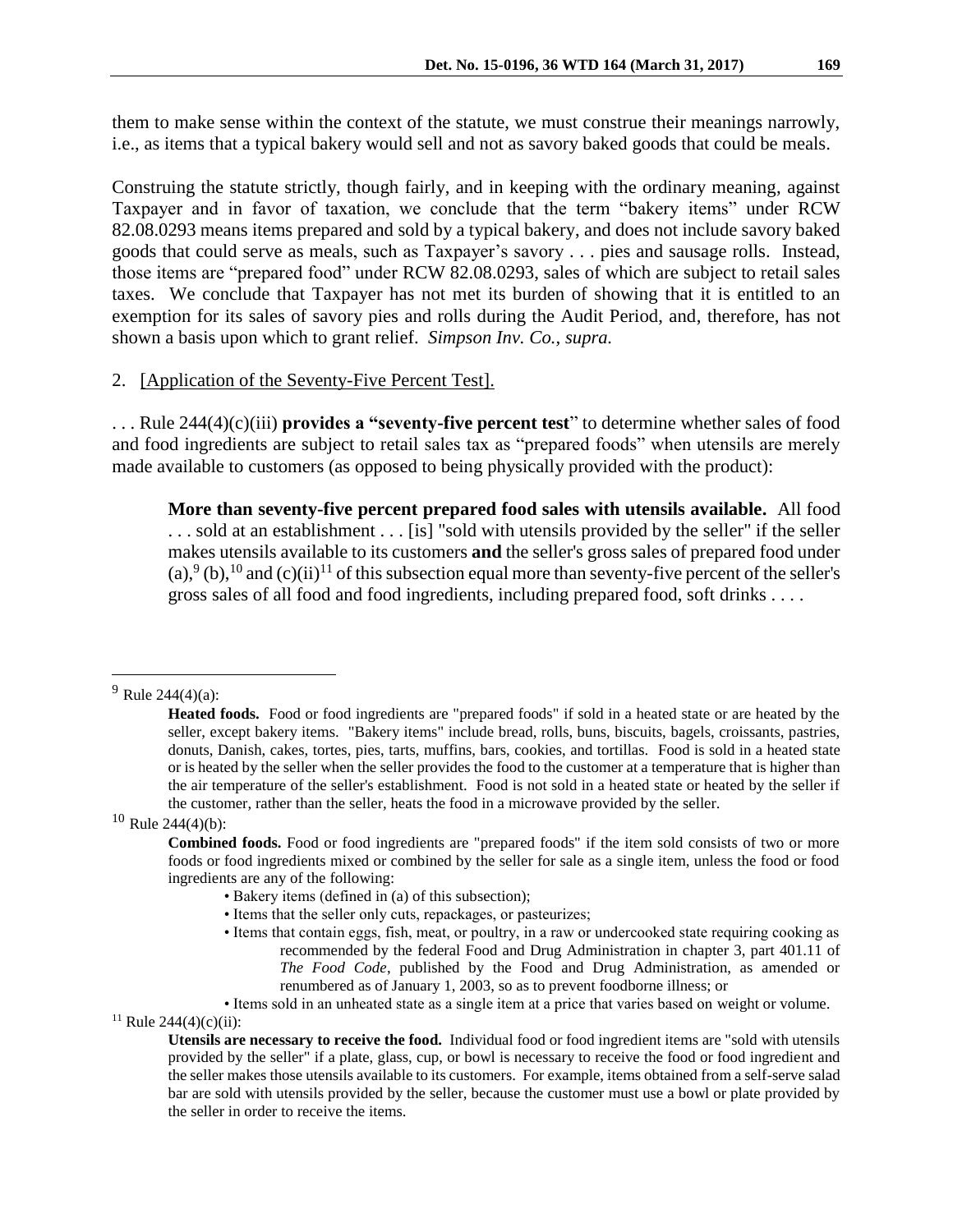Thus, in accordance with Rule  $244(4)(c)(iii)$ , when a seller makes utensils available to customers, and when those foods that are either heated, combined, or require a utensil constitute more than 75% of a seller's sales, then 100% of the seller's food items will be retail sales taxable just as if they were "sold with utensils provided by the seller."

However, Rule 244(4)(c)(iii)(A) provides an exception for sales of four servings packaged and sold as a single item, which is available where the seller has more than 75% prepared food sales:

> (A)**Exception for four or more servings.** *Even if a seller has more than seventy-five percent prepared food sales, four servings or more of food or food ingredients packaged for sale as a single item and sold for a single price are not "sold with utensils provided by the seller"* unless the seller's customary practice for the package is to physically hand or otherwise deliver a utensil to the customer as part of the sales transaction. Whenever available, the number of servings included in a package of food or food ingredients is to be determined based on the manufacturer's product label. If no label is available, the seller must reasonably determine the number of servings.

**. . . .**

 $\overline{a}$ 

Rule  $244(4)(c)(iii)$  (emphasis provided). The exempt food deduction applies to food sales only if sales of prepared foods are less than 75 percent of gross food sales, and sales receipts segregate taxable (prepared) and nontaxable (non-prepared) food sales. *Id.* If a retailer's sales of prepared foods exceed 75 percent of gross food sales, all sales of food and food ingredients are taxable; this is known as the 75-percent rule*. Id.* (Emphasis provided.)

Here, Taxpayer objects to retail sales tax imposed on its sweet bakery items, which Audit found to be 12 percent of Taxpayer's receipts during the Audit Period.<sup>12</sup> As we previously concluded, savory baked items like Taxpayer's savory pies and sausage rolls are not excluded "bakery items" under RCW 82.08.0293(2)(b)(ii)(A), and, therefore, are subject to retail sales tax as "prepared food" under RCW 82.08.0293(2)(b)(i). Because total gross sales of "prepared food" included the [savory] pies and sausage rolls, Taxpayer's sales of "prepared food" exceeded 75 percent, the threshold under which it could claim the exempt food deduction under Rule 244. Following the 75-percent rule of Rule 244, if a seller exceeds the 75 percent threshold, then *all* . . . [the] food it sells is deemed to have been "sold with utensils provided by the seller". Because Taxpayer's sweet baked items . . . are considered under Rule 244 to have been "sold with utensils provided by the seller," they do not fall under the "prepared food" exception under RCW 82.08.0293. Accordingly, we conclude that the Department did not err when it imposed retail sales tax on all of Taxpayer's gross sales of . . . food inclusive of its sweet baked goods.

However, Taxpayer also disputes the retail sales tax imposed on Taxpayer's 9-inch "family pies," which constitute four servings or more of food or food ingredients packaged for sale as a single item and sold for a single price, and which comprise approximately five percent of Taxpayer's gross receipts for the Audit Period. We agree with Taxpayer. Because Taxpayer's sales of prepared food exceeded 75 percent of its gross sales, Taxpayer was entitled to a deduction for sales

 $12$  The parties do not dispute that Taxpayer's establishment made utensils available to its customers, so we assume without deciding that Taxpayer did in fact make utensils available.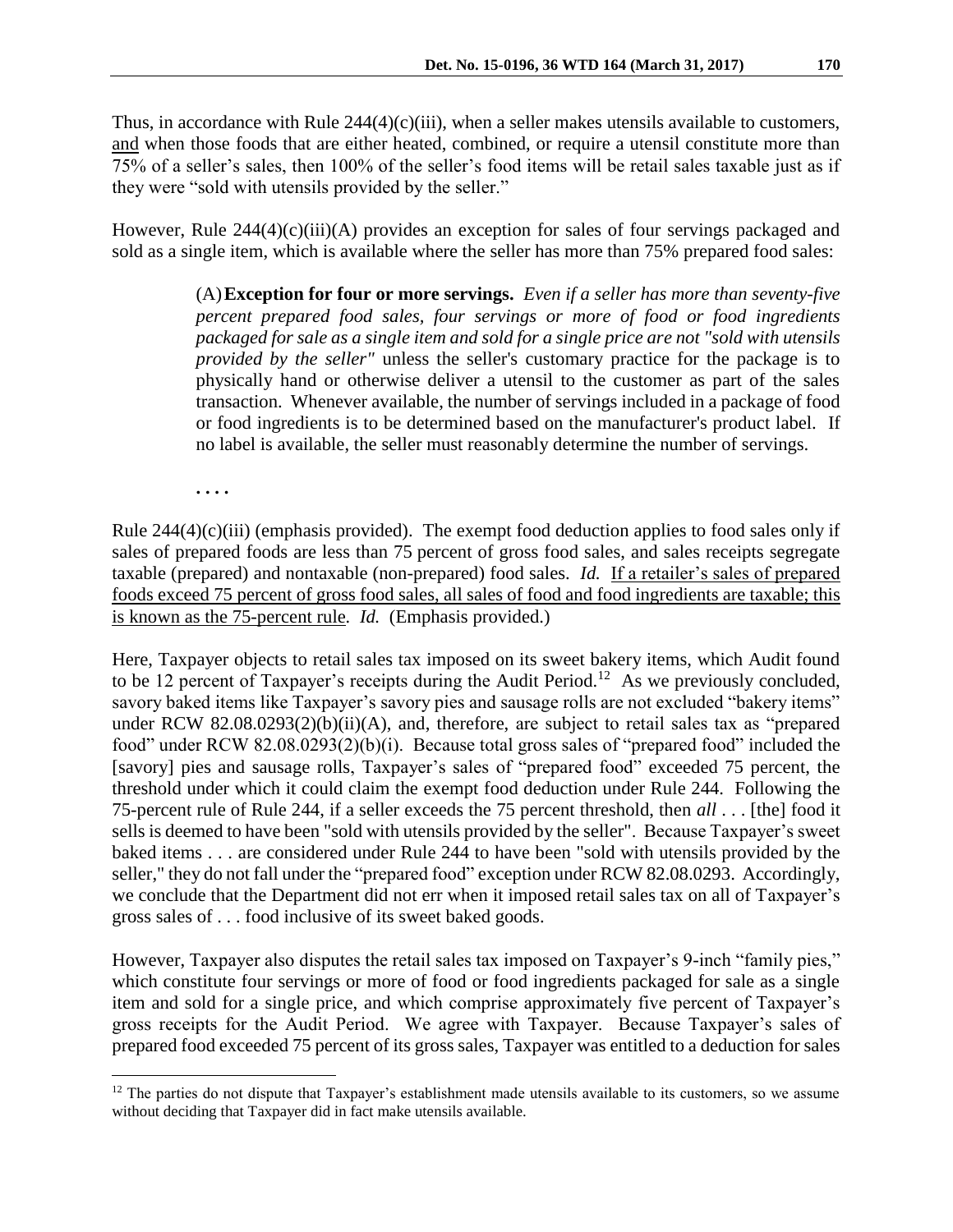of items comprising four servings packaged and sold as a single item. 244(4)(c)(iii)(A). Audit indicates that Taxpayer did indeed make such sales, and in its response to Taxpayer's petition, concedes that an adjustment is warranted to the extent Taxpayer can document those sales. For the foregoing reasons, we remand this case to Audit for possible adjustments to the assessment.

## 3. Waiver or Cancellation of Tax Liability.

Taxpayers are entitled to waiver or cancellation of taxes in only very narrow circumstances. In Washington State, Taxpayers have the duty to know of their responsibilities under the law. RCW 82.32A.030 states:

To ensure consistent application of the revenue laws, taxpayers have certain responsibilities under chapter 82.32 RCW, including, but not limited to, the responsibility to: . . .

(2) Know their tax reporting obligations, and when they are uncertain about their obligations, seek instructions from the department of revenue; . . .

(5) Ensure the accuracy of the information entered on their tax returns; . . .

*Id.* (emphasis provided). The voluntary nature of the tax system the Department administers is codified in RCW 82.32A.005, which reads, in part, as follows:

. . . [T]he Washington tax system is largely based on voluntary compliance and that taxpayers have a responsibility to inform themselves about applicable laws . . . [T]he rights of the taxpayers and their attendant responsibilities are best implemented where the department of revenue provides accurate tax information, instructions, forms, administrative policies, and procedures to assist the taxpayers to voluntarily comply with the provisions of the revenue act, Title 82 RCW, and where the taxpayers cooperate in the administration of these provisions.

RCW 82.32A.005 (emphasis added). A taxpayer has a corresponding right to "rely on specific, official written advice and written tax reporting instructions from the department of revenue to that taxpayer, and to have interest, penalties, and in some instances, tax deficiency assessments waived where the taxpayer has so relied to their proven detriment; . . ." RCW 82.32A.020(2).

Here, Taxpayer received a Special Notice when the Department sent out a general notice to taxpayers. The Special Notice stated as follows:

**Retroactive to January 1, 2004**, the sales tax exemption for food products has been amended. The changes clarify and expand the exemption for bakery products. Under the new law, bakery items are exempt from retail sales tax *unless the item is sold with eating utensils provided by the seller (see below).*

The quantity of goods sold, the fact that the goods may be sold "hot from the oven," and the fact that seating facilities may be available have no bearing on the exemption.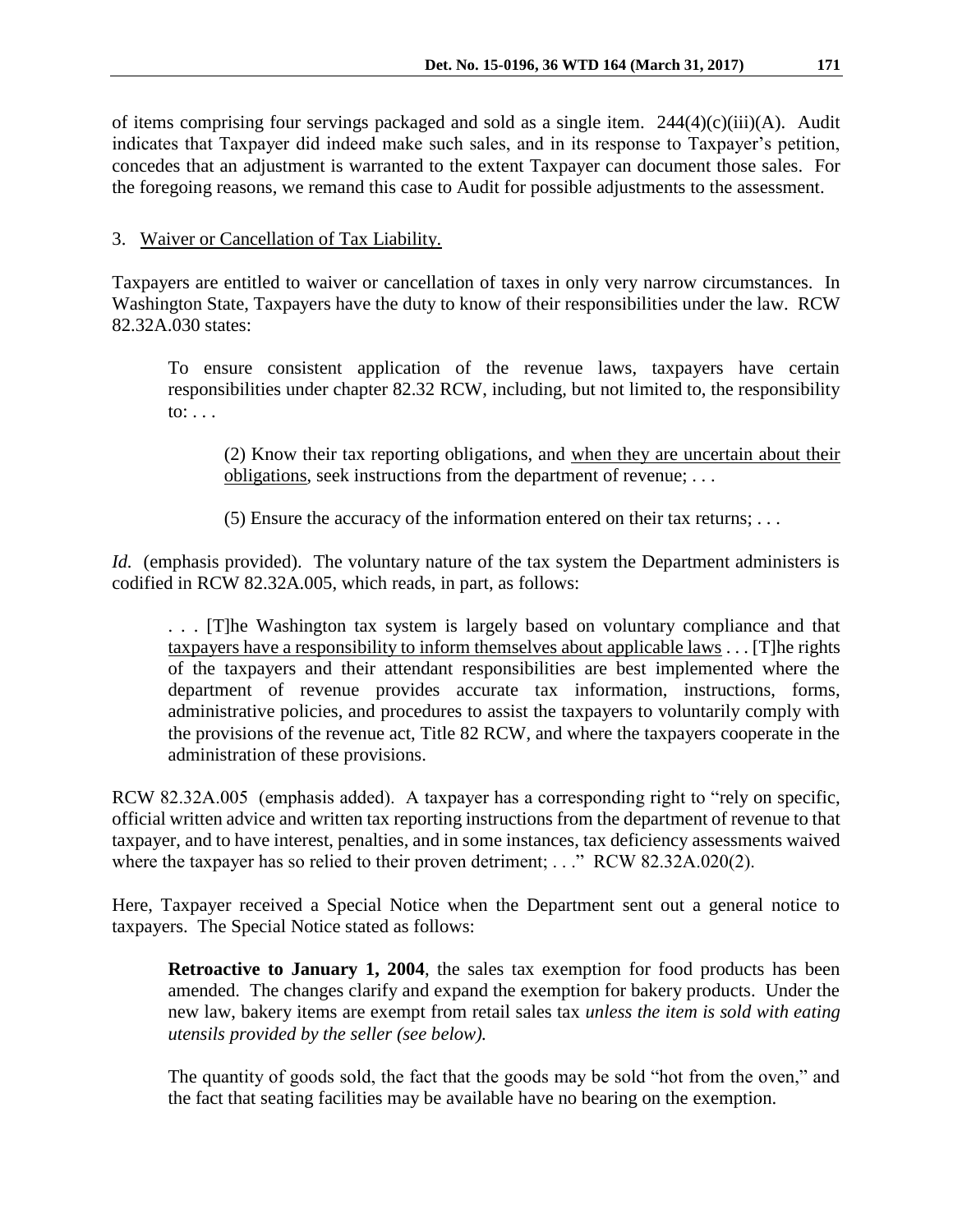However, the charge for the nontaxable bakery items must be properly segregated from the charge for any taxable items, such as a cup of coffee. Otherwise, the entire un-segregated charge is subject to sales tax.

## **Definitions**

**"Bakery items"** includes bread, rolls, buns, biscuits, bagels, croissants, pastries, donuts, Danish, cakes, tortes, pies, tarts, muffins, bars, cookies, or tortillas.

. . .

[M]erely making utensils available for the customer to take at the customer's discretion does not constitute "sold with eating utensils." For example, bakery items are not "sold with eating utensils" when the seller has merely placed a napkin dispenser on the counter or has set up a utensil "island" for customers in the store. . . .

(Underlined emphasis provided.)

Here, Taxpayer interpreted the language of the statute set out in the Special Notice to mean that sales of savory pies and sausage rolls were no longer subject to retail sales tax, based on the fact that the statutory term "bakery items" contained the words "pies" and "rolls." Based on its own interpretation of the term "bakery items," Taxpayer made significant changes to its collection of retail sales tax, going so far as to change its accounting system and retrain its employees, without first verifying that its interpretation of the law was correct. The Special Notice did not provide specific advice and instructions directed to this Taxpayer, but instead was a general notice sent to many taxpayers to highlight newly adopted changes in legislation. The language that Taxpayer relied upon, the definition of "bakery items," was simply a recital of the language of the new statutory provision itself, and was not advice from the Department. Moreover, the Department issued 29 WTD 80 in December 2010, the first year of the Audit Period, which set forth the Department's position on the taxation of savory baked goods, which was contrary to Taxpayer's own interpretation. Because Taxpayer has not shown that it relied . . . on "specific, official written advice and written tax reporting instructions from the department" to Taxpayer, we do not have grounds under RCW 82.32A.020(2) upon which to grant relief.

. . .

In summary, although we recognize Taxpayer's history of compliance with state tax laws, Taxpayer has not shown that it is entitled to an exemption on its sales of its savory pies and sausage rolls during the Audit Period. Further, Taxpayer has not shown a basis for relief under RCW 82.32A.020(2) . . . . However, Taxpayer was entitled to a deduction for sales of items comprising four servings packaged and sold as a single item, pursuant to Rule  $244(4)(c)(iii)(A)$ .